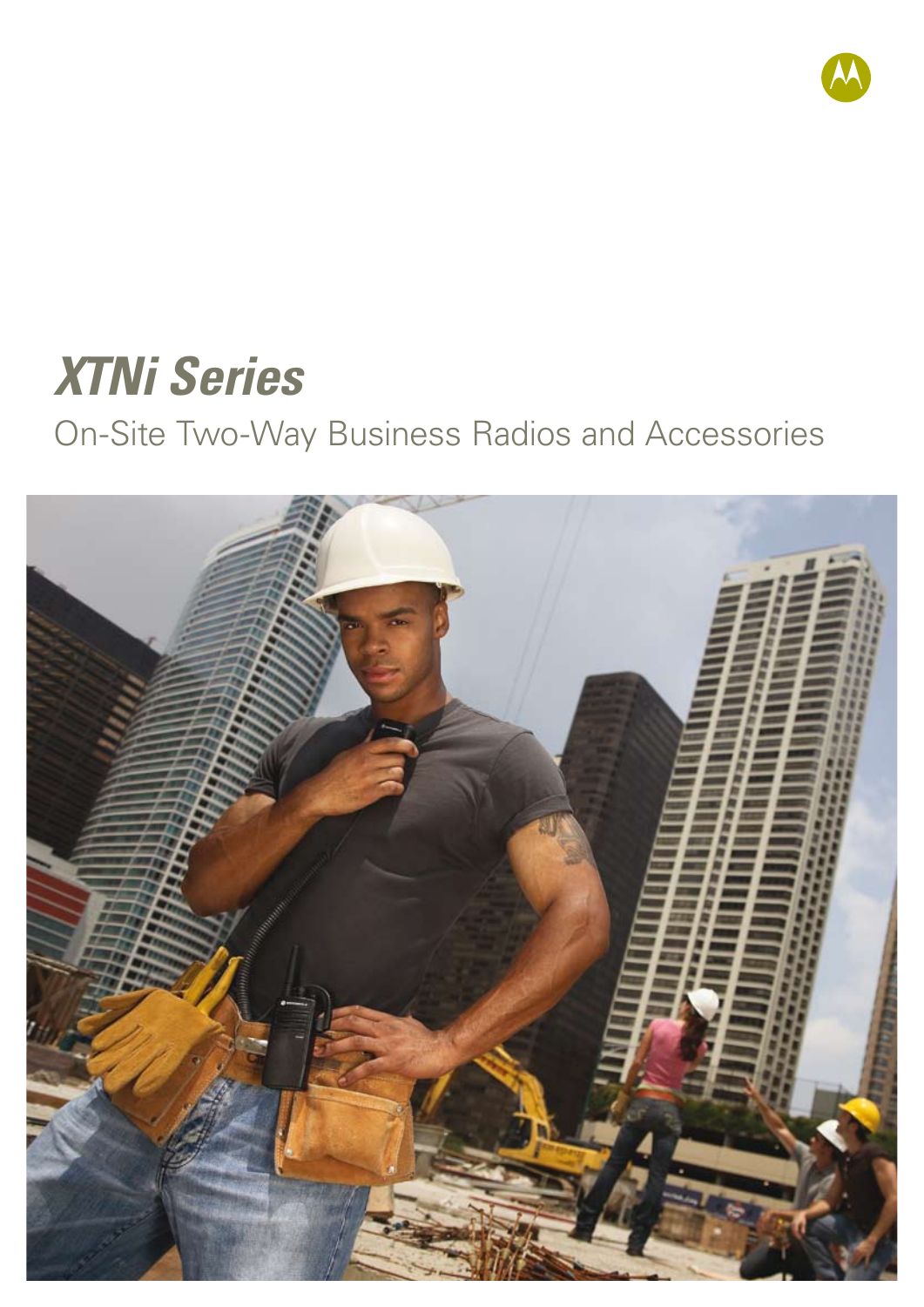## *Performance You Can Count On*

Introducing the XTNi Series On-Site Two-Way Business Radios. Ideal for Construction.

With the XTNi Series, it's easier to keep projects on track through better coordination of foremen, subcontractors and individual tradespeople. Just what you need to address the daily challenges of worker safety and liability, pressure to finish projects faster, avoiding costly mistakes and thin profit margins.

Affordable and easy to use, the XTNi Series radios provide the communication tool to help meet deadlines, avoid errors and keep costs within budget. Discover what the XTNi Series can bring to your construction business.

| <b>Construction Workplace Challenges</b> | Motorola XTNi Series radios provide solutions                                                                                                                                                                                           |
|------------------------------------------|-----------------------------------------------------------------------------------------------------------------------------------------------------------------------------------------------------------------------------------------|
| Worker safety and liability              | Workers can coordinate quickly and respond to accidents or emergencies.                                                                                                                                                                 |
| Pressure to finish projects faster       | Maintain constant contact with and among workers to mobilise them<br>and get tasks completed faster.                                                                                                                                    |
| Profit margins are thin                  | Affordable XTNi Series radios make workers more productive<br>and accountable.                                                                                                                                                          |
| Getting more done with fewer workers     | Leaner work forces stay focused on the job at hand and keep<br>projects moving.                                                                                                                                                         |
| Workers carry many tools on the job      | Durable, lightweight and easy to use, the XTNi Series radios clip right on<br>the tool belt.                                                                                                                                            |
| Avoiding costly mistakes                 | With improved communication, a foreman can communicate separately<br>with a work crew laying the building foundation, a crane operator<br>moving beams overhead or a manager informing him that the city<br>inspector has just arrived. |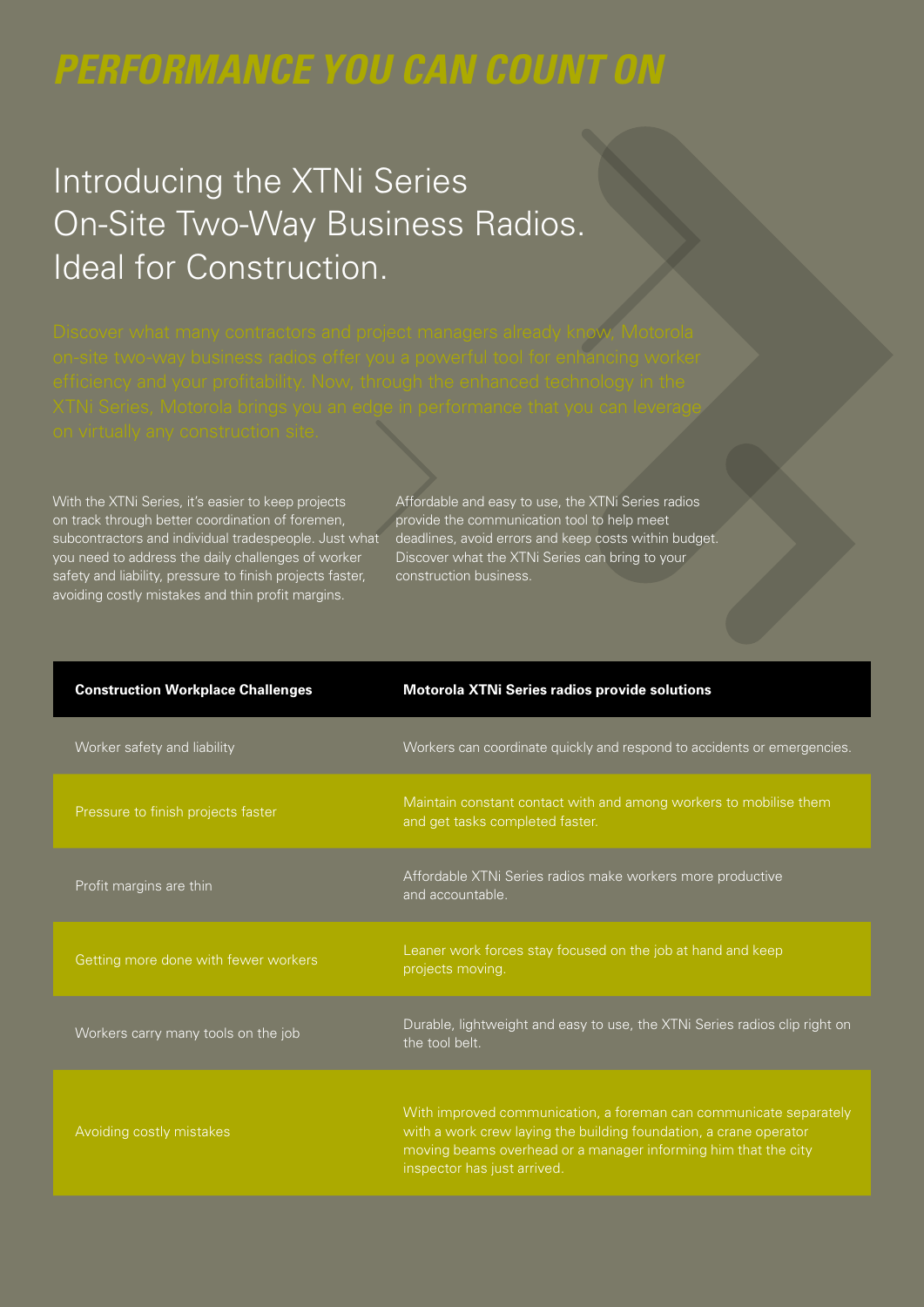### Exceptional Audio Quality. Excellent Durability.

Designed to meet the needs of the Construction Industry.



XTNi

#### **Exceptional Audio Quality**

The XTNi Series audio is 30% louder than previous Motorola XTN and Handicom/Handiepro models. 2000 mW audio output, speaker magnetic field reduction, wind-noise reduction and improved RF specifications all help deliver this superior audio quality.

#### **Rugged and Water Resistant**

Durable metal diecast chassis helps radios hold up under demanding conditions. The XTNi Series meets Military 810 C, D, E, F and IP54/55 specifications for shock, rain, humidity, salt fog, vibration, sand, dust, temperature shock, and high and low temperatures.

#### **Customer Programming Software (CPS)\***

Allows users to perform various programming functions. Plus, the CPS software provides access to new features such as Radio Reporting to manage cloning and radio profiles, Manager Lock, Power Select, and Time-Out Timers.

#### **Power and Coverage\*\***

 0.5 Watt XTNi series radios provide coverage of up to 9km, depending on terrain and operating conditions.

#### **Exceptional Industrial Design**

Weighing just 268 grams, the XTNi Series is comfortable to wear all day. Plus, the user interface makes the radio simple and easy to use with little or no training.

#### **Flexible and Durable Battery Life Solutions†**

The custom XTNi Series Li-Ion battery packs are designed and manufactured to ensure durability of the radio. Radios are available featuring either the standard Li-Ion battery (up to 16 hours batter life per charge) or high-capacity Li-Ion battery (up to 32 hours battery life per charge). An alkaline battery kit is available as an optional accessory (up to 35 hrs).

#### **Tri-Colour LED Interface**

The convenient tri-colour LED interface identifies different radio features and radio status.

#### **Easy Cloning**

Quickly copy settings from radio to radio with either the Radio-to-Radio Cloning Cable or the Multi-Unit Charger accessories. (Both sold separately.)

#### **Fast and Convenient Charging**

An easy-to-use drop-in charger keeps radios charged, ready and centrally located. All radios include rapid-charger units, providing a full charge in 90 minutes (standard battery) or 180 minutes (High-capacity battery)

#### **Advanced Voice Activation (VOX)**

Convenient hands-free operation when used with optional accessories.

#### Additional Features

Select models offer even more capability.

#### **Channels**

At the touch of a button, workers or supervisors can change channels to talk with different work groups. Radios have 8 channels and 16 customer selectable channel/code combinations.

#### **Channel Aliasing††**

Simple programming enables each channel to have a user-defined name.

#### **Front Panel Programmability**

Five programmable buttons enable quick access to features such as Call tone, Monitor, Scan, Scramble<sup>††</sup> and Channel preset<sup>††</sup>.

\*CPS is available as an optional accessory, including required USB cable. \*\*Coverage will vary based on terrain, conditions and radio model. †Battery save feature must be activated for optimal battery life. ††Feature available on display models only.



XTNi D